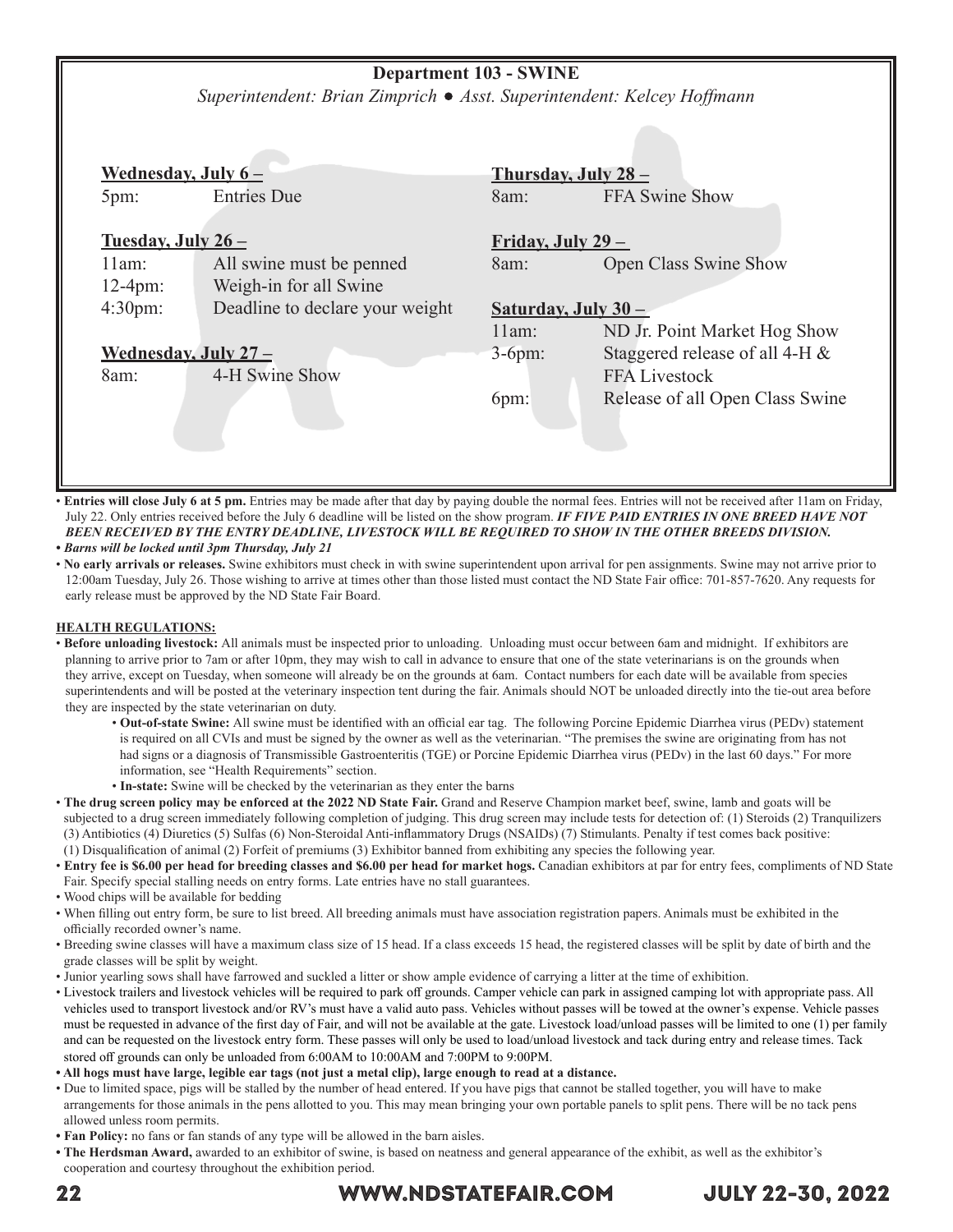#### **DECLARATION OF WEIGHT PROCEDURES:**

- The Swine Show will operate under a Declare Your Weight process for market animals as well as crossbred breeding gilts. This means each exhibitor will be responsible for weighing his or her own hogs during the weigh-in period on Tuesday, July 26. **The weigh-in period will run from noon until 4pm.** Weight cards will be available Tuesday morning for exhibitors to pick up to record their pig's weight and other required information. The cards will be in triplicate form. The first copy must be submitted to 4-H or FFA, the second copy will be turned in to the open class superintendent, and the third copy will be for the exhibitor's records. Required information will be the exhibitor's name; exhibitor's number; pig tag number; whether the animal is a barrow or gilt and market or breeding gilt; and pig weight on the 4-H/ FFA card circle indicating in which show the animal will be shown. Use the other card circle if it will be shown in the open and junior show. All weight cards must be submitted to the appropriate superintendents **by 4:30pm on Tuesday, July 26.** If weight cards are not turned in by the 4:30pm deadline, those animals will not be eligible to show in their respective shows.
- Along with the Declare Your Weight, a weigh-back is required for each of the shows. The top three animals in each class will be weighed during their class to determine if they are eligible to return for the overall drive. If a pig does not weigh within the allotted plus/minus 15-pound weight allowance, it will not receive a placing for that class and will not be eligible for champion/reserve market hog competition. The next pig in the lineup will move up in class and be called to the scale for a weight check.
- Following the weigh-in time period and declaration of weight, the management will determine the splitting of the classes according to the weight distribution and number of animals, with no more than 15 in a group. Class weight breakdowns will be posted.

### **Open Swine Show Friday, July 29 Shows start at 8:00am**

|  | Division CBerkshire Division HLandrace     |
|--|--------------------------------------------|
|  |                                            |
|  | Division EYorkshire Division JOther Breeds |

## **SLIDING PREMIUM SCHEDULE**

|         | Divisions A-K, except Grand and Reserve Classes |                   |             |                          |      |                                          |                 |                    |                 |                  |
|---------|-------------------------------------------------|-------------------|-------------|--------------------------|------|------------------------------------------|-----------------|--------------------|-----------------|------------------|
|         | 1st                                             | $2^{nd}$ $2^{rd}$ |             |                          |      | $4^{th}$ 5 <sup>th</sup> 6 <sup>th</sup> | 7 <sup>th</sup> | $\mathcal{R}^{th}$ | Q <sup>th</sup> | 10 <sup>th</sup> |
| $9+$    | \$30                                            | \$25              |             | \$23 \$21 \$19 \$17 \$15 |      |                                          |                 | \$13               | \$11            | \$9              |
| $7 - 8$ | \$26                                            | \$21              |             | \$19 \$17 \$15           |      | \$13                                     | \$11            | \$10               |                 |                  |
| $5 - 6$ | \$20                                            | \$18              | $$16$ $$14$ |                          | \$12 | - \$9                                    |                 |                    |                 |                  |
| $3 - 4$ | \$14                                            | \$12              | \$10        | \$9                      |      |                                          |                 |                    |                 |                  |
| $1 - 2$ | \$11                                            | \$8               |             |                          |      |                                          |                 |                    |                 |                  |

*Cash awards will be mailed September 2022.*

#### **IF FIVE PAID ENTRIES IN ONE BREED HAVE NOT BEEN RECEIVED BY THE ENTRY DEADLINE, LIVESTOCK WILL BE REQUIRED TO SHOW IN THE OTHER BREEDS DIVISION.**

#### **CLASS**

- 1. Senior boar, July 1 to October 31, 2021
- 2. November boar, farrowed during November 2021
- 3. December boar, farrowed during December 2021
- 4. January boar, farrowed during January 2022
- 5. February boar, farrowed during February 2022
- 6. March boar, farrowed on or after March 1 and before July 1, 2022 *Grand and Reserve Senior Champion boar Grand and Reserve Junior Champion boar Grand Champion Boar - \$50 Reserve Champion Boar - \$25*
- 7. Junior yearling sow, January 1 to June 30, 2021
- 8. Senior sow, July 1 to November 30, 2021
- 9. December gilts, farrowed during December 2021
- 10. January gilts, farrowed during January 2022
- 11. February gilts, farrowed during February 2022
- 12. March gilts, farrowed on or after March 1 and before July 1, 2022 *Grand and Reserve Senior Champion Female Grand and Reserve Junior Champion Female Grand Champion Female - \$50 Reserve Champion Female - \$25*

### **Division K - Grade Gilts**

*Declaration of weight procedures will be utilized for the grade gilts*

### **CLASS**

21. Grade Gilt, less than 385 lbs. *Grand Champion Grade Gilt - \$50 Reserve Champion Grade Gilt - \$25*

#### **Division L - Crossbred Boars**

#### **CLASS**

24. Crossbred Boar, born after January 1, 2021 *Grand Champion Crossbred Boar - \$50 Reserve Champion Crossbred Boar - \$25*



### JULY 22-30, 2022 WWW.NDSTATEFAIR.COM 23